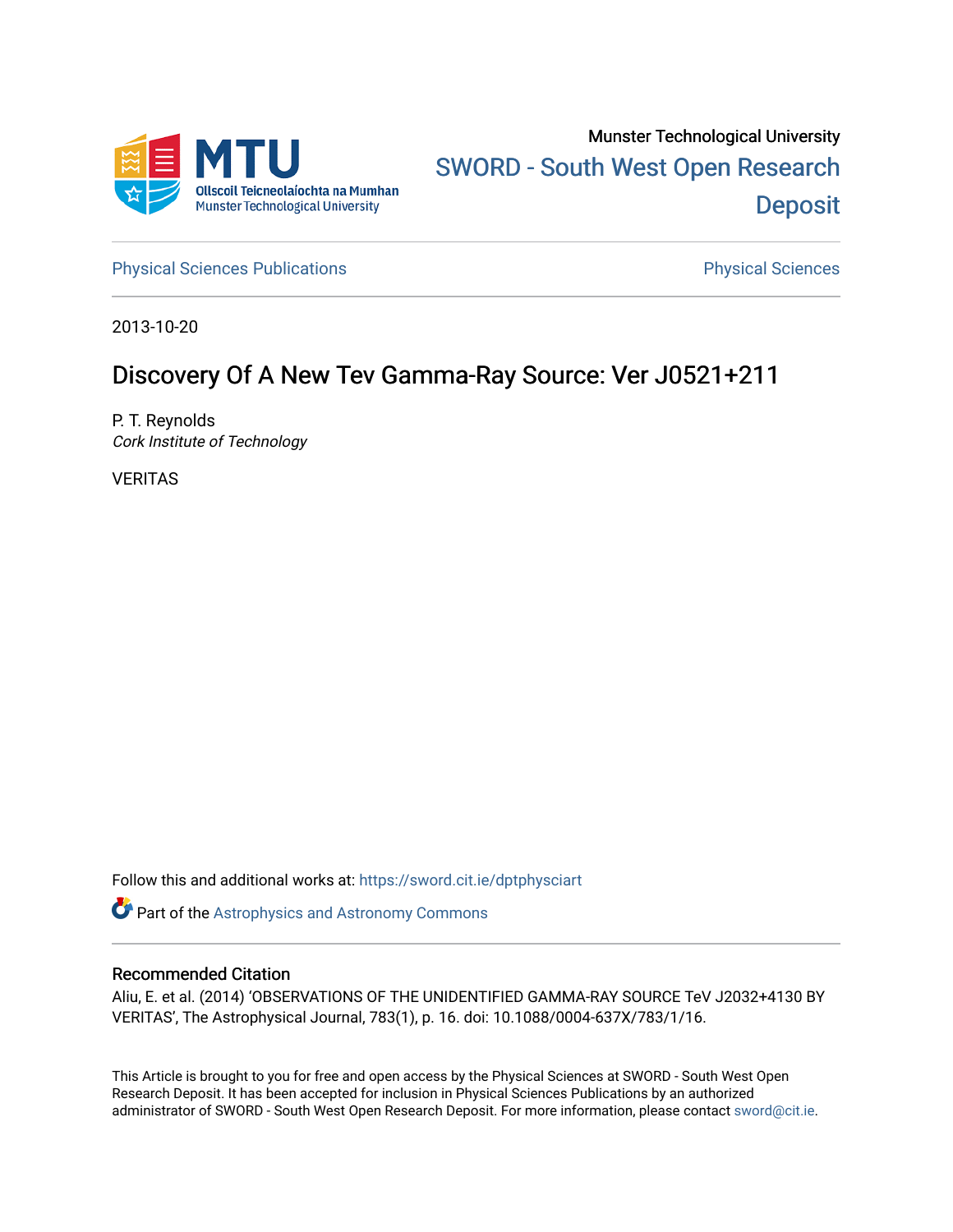### DISCOVERY OF A NEW TeV GAMMA-RAY SOURCE: VER J0521+211

S. ARCHAMBAULT<sup>1</sup>, T. ARLEN<sup>2</sup>, T. AUNE<sup>2</sup>, B. BEHERA<sup>3</sup>, M. BEILICKE<sup>4</sup>, W. BENBOW<sup>5</sup>, R. BIRD<sup>6</sup>, A. BOUVIER<sup>7</sup>, J. H. BUCKLEY<sup>4</sup>, V. Bugaev<sup>4</sup>, K. Byrum<sup>8</sup>, A. Cesarini<sup>9</sup>, L. Ciupik<sup>10</sup>, M. P. Connolly<sup>9</sup>, W. Cui<sup>11</sup>, M. Errando<sup>12</sup>, A. Falcone<sup>13</sup>, S. Federici<sup>3,14</sup>, Q. Feng<sup>11</sup>, J. P. Finley<sup>11</sup>, L. Fortson<sup>15</sup>, A. Furniss<sup>7</sup>, N. Galante<sup>5</sup>, D. Gall<sup>16</sup>, G. H. Gillanders<sup>9</sup>, S. Griffin<sup>1</sup>, J. Grube<sup>10</sup>, G. Gyuk $^{10}$ , D. Hanna $^1$ , J. Holder $^{17}$ , G. Hughes $^3$ , T. B. Humensky $^{18}$ , P. Kaaret $^{16}$ , M. Kertzman $^{19}$ , Y. Khassen $^6$ , D. Kieda $^{20}$ , H. KRAWCZYNSKI<sup>3</sup>, F. KRENNRICH<sup>21</sup>, S. KUMAR<sup>17</sup>, M. J. LANG<sup>9</sup>, A. S MADHAVAN<sup>21</sup>, G. MAIER<sup>3</sup>, P. MAJUMDAR<sup>2,22</sup>, S. McArthur<sup>23</sup>, A. McCann<sup>24</sup>, J. Millis<sup>25</sup>, P. Moriarty<sup>26</sup>, R. Mukherjee<sup>12</sup>, A. O'Faoláin de Bhróithe<sup>6</sup>, R. A. Ong<sup>2</sup>, A. N. Otte<sup>27</sup>, N. Park<sup>23</sup>, J. S. Perkins<sup>28</sup>, M. Pohl<sup>3,14</sup>, A. Popkow<sup>2</sup>, H. Prokoph<sup>3</sup>, J. Quinn<sup>6</sup>, K. Ragan<sup>1</sup>, L. C. Reyes<sup>29</sup>, P. T. REYNOLDS<sup>30</sup>, G. T. RICHARDS<sup>27</sup>, E. ROACHE<sup>5</sup>, D. B. SAXON<sup>17</sup>, G. H. SEMBROSKI<sup>11</sup>, A. W. SMITH<sup>20</sup>, D. STASZAK<sup>1</sup>, I. Telezhinsky<sup>3,14</sup>, M. Theiling<sup>11</sup>, A. Varlotta<sup>11</sup>, V. V. Vassiliev<sup>2</sup>, S. Vincent<sup>3</sup>, S. P. Wakely<sup>23</sup>, T. C. Weekes<sup>5</sup>, A. WEINSTEIN<sup>21</sup>, R. WELSING<sup>3</sup>, D. A. WILLIAMS<sup>7</sup>, B. ZITZER<sup>8</sup> (The VERITAS Collaboration) **AND** M. BÖTTCHER<sup>31</sup>, S. J. Fegan<sup>32</sup>, P. Fortin<sup>5</sup>, J. P. Halpern<sup>33</sup>, Y. Y. Kovalev<sup>34,35</sup>, M. L. Lister<sup>36</sup>, J. LIU<sup>33</sup>, A. B. PUSHKAREV<sup>37,38</sup>, AND P. S. SMITH<sup>39</sup><br><sup>1</sup> Physics Department, McGill University, Montreal, QC H3A 2T8, Canada <sup>1</sup> Physics Department, McGill University, Montreal, QC H3A 2T8, Canada<br>
<sup>2</sup> Department of Physics and Astronomy, University of California, Los Angeles, CA 90095, USA<br>
<sup>3</sup> DESY, Platanenallee 6, D-15738 Zeuthen, Germany<br> <sup>15</sup> School of Physics and Astronomy, University of Minnesota, Minneapolis, MN 55455, USA<br><sup>16</sup> Department of Physics and Astronomy, University of Iowa, Van Allen Hall, Iowa City, IA 52242, USA<br><sup>17</sup> Department of Physics an <sup>20</sup> Department of Physics and Astronomy, University of Utah, Salt Lake City, UT 84112, USA <sup>21</sup> Department of Physics and Astronomy, Iowa State University, Ames, IA 50011, USA <sup>22</sup> Saha Institute of Nuclear Physics, Kolkata 700064, India<br><sup>22</sup> Enrico Fermi Institute, University of Chicago, Chicago, IL 60637, USA<br><sup>24</sup> Kavli Institute For Cosmological Physics, University of Chicago, Chicago, IL 60 Pulkovo Astronomical Observatory, Pulkovskoe Chaussee 65/1, 196140 St. Petersburg, Russia 38 Crimean Astrophysical Observatory, 98409 Nauchny, Crimea, Ukraine<br><sup>39</sup> Steward Observatory, University of Arizona, Tucson, AZ 857 *Received 2013 June 13; accepted 2013 August 21; published 2013 September 27*

#### ABSTRACT

We report the detection of a new TeV gamma-ray source, VER J0521+211, based on observations made with the VERITAS imaging atmospheric Cherenkov Telescope Array. These observations were motivated by the discovery of a cluster of *>*30 GeV photons in the first year of *Fermi* Large Area Telescope observations. VER J0521+211 is relatively bright at TeV energies, with a mean photon flux of  $(1.93 \pm 0.13<sub>stat</sub> \pm 0.78<sub>sys</sub>) \times 10<sup>-11</sup>$  cm<sup>-2</sup> s<sup>-1</sup> above 0*.*2 TeV during the period of the VERITAS observations. The source is strongly variable on a daily timescale across all wavebands, from optical to TeV, with a peak flux corresponding to ∼0*.*3 times the steady Crab Nebula flux at TeV energies. Follow-up observations in the optical and X-ray bands classify the newly discovered TeV source as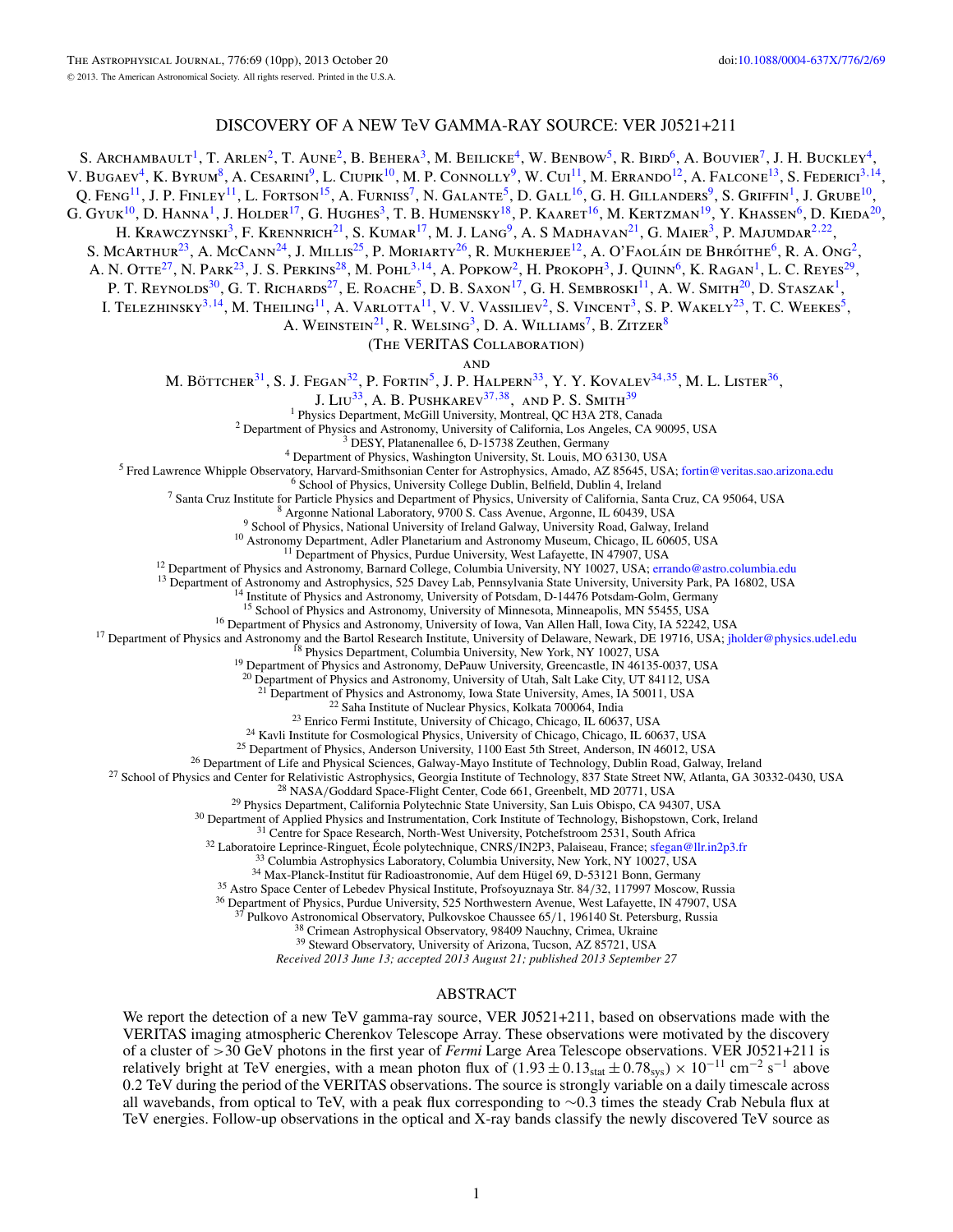a BL Lac-type blazar with uncertain redshift, although recent measurements suggest  $z = 0.108$ . VER J0521+211 exhibits all the defining properties of blazars in radio, optical, X-ray, and gamma-ray wavelengths.

*Key words:* BL Lacertae objects: individual (VER J0521+211) – gamma rays: galaxies

*Online-only material:* color figures

#### 1. INTRODUCTION

TeV astronomy is concerned with the detection of astrophysical gamma rays with energies greater than ∼0*.*1 TeV. The most sensitive detectors in this energy region are the current generation of ground-based imaging atmospheric Cherenkov telescopes: VERITAS (Holder et al. [2008\)](#page-10-0), H.E.S.S. (Hinton [2004\)](#page-10-0), and MAGIC (Albert et al. [2008a\)](#page-10-0), which can detect sources with a flux less than 0.01 times the steady flux of the Crab Nebula (hereafter "Crab"; Hillas et al. [1998\)](#page-10-0) with an exposure of a few tens of hours. The angular resolution of current instruments is ∼0*.* ◦1, and the field of view is typically limited to a diameter of *<*5◦. Observations consist of surveying regions of the sky using many overlapping, noncontemporaneous exposures (Aharonian et al. [2006a;](#page-10-0) Weinstein [2009\)](#page-10-0), or targeting locations of interest based on information provided by observations at other wavelengths.

The Large Area Telescope (LAT) on board the *Fermi Gammaray Space Telescope* is the first instrument to provide a view of the entire gamma-ray sky at energies that overlap with those accessible to ground-based telescopes. Figure [1](#page-3-0) shows the arrival directions of all *diffuse*-class photon events<sup>40</sup> recorded during the first year of *Fermi*-LAT observations with energies above 30 GeV. Clearly, the highest-energy *Fermi*-LAT observations provide an excellent guide to the TeV sky, and can be used to select additional TeV candidates for targeted observations. Numerous authors have addressed this, producing catalogs based on *>*100 GeV *Fermi*-LAT events (Neronov et al. [2010\)](#page-10-0) and lists of TeV source candidates (e.g., Abdo et al. [2009\)](#page-9-0). In this work, the presence of a cluster of high-energy photons (Figure [1\)](#page-3-0) spatially associated with an X-ray source was used to motivate observations with the VERITAS array of a previously unobserved location, leading to the detection of a new bright TeV source: VER J0521+211. The only other cluster flagged by this method (1ES 0502+675) was already being observed by VERITAS at the time and was subsequently detected after 13 hr of exposure (Ong [2009b\)](#page-10-0).

This paper presents the discovery of gamma-ray emission from VER J0521+211, and a detailed study of its observational properties from radio frequencies to gamma-ray energies. The paper is structured as follows: Sections 2[–5](#page-5-0) present the observations and analysis results by VERITAS (TeV), *Fermi*-LAT (GeV), *Swift* (X-ray), and MDM and Steward Observatory (optical), respectively. The identification of VER J0521+211 as a new TeV blazar is discussed in Section [6,](#page-6-0) and its main observational properties are presented in Section [7.](#page-6-0) An upper limit on the redshift of VER J0521+211 is calculated in Section  $8$ , and the overall spectral energy distribution (SED) is discussed in Section [9.](#page-8-0) Finally, Section [10](#page-9-0) summarizes the main conclusions of the study.

#### 2. VERITAS OBSERVATIONS

The VERITAS observatory is described in detail in Holder et al. [\(2008\)](#page-10-0) and Holder et al. [\(2006\)](#page-10-0). The array consists of four 12 m diameter imaging atmospheric Cherenkov telescopes, with photomultiplier (PMT) cameras covering a field of view of 3*.* ◦5. The array has a total effective area of  $\sim$ 5 × 10<sup>4</sup> m<sup>2</sup> between 0.2 and 10 TeV. Following the relocation of the original prototype telescope to a more favorable position in Summer 2009 (Perkins et al. [2009\)](#page-10-0), VERITAS has sensitivity to detect a source with 0.01 Crab flux in under 30 hr of observations. The angular and energy resolution for reconstructed gamma-ray showers is energy dependent, reaching ∼0*.* ◦1 and 15%, respectively, at 1 TeV.

Inspection of the *>*30 GeV *Fermi*-LAT map (Figure [1\)](#page-3-0) led to the identification of a cluster of high-energy photons, which was used to trigger VERITAS observations centered around R.A. =  $05^{\text{h}}21^{\text{m}}46^{\text{s}}$ , decl. =  $+21^{\circ}12'51''5$  (J2000), corresponding to the position of RGB J0521.8+2112, the only radio*/*X-ray source within  $0.1$  of the LAT excess.

Observations took place between MJD 55126 (2009 October 22) and MJD 55212 (2010 January 16) and consisted of 20 minute exposures in *wobble* observing mode (Fomin et al. [1994\)](#page-10-0), taken at a mean zenith angle of 16◦. After excluding data taken under poor weather conditions or with hardware problems, the data set comprises 14.5 hr of dead-time-corrected exposure.

VERITAS data analysis follows the procedure outlined in Acciari et al. [\(2008\)](#page-10-0). Cherenkov light from air showers initiated by gamma rays and cosmic rays triggers the readout of PMT signals, which are then calibrated and used to reconstruct an image of the shower in the focal plane. Individual telescope images are parameterized by simple moment analysis (Hillas [1985\)](#page-10-0), and geometrical reconstruction is used to calculate the arrival direction of the primary, *θ*, defined with respect to the position of the candidate source location on the sky. The image shape in each telescope is compared with the expected shapes for gamma-ray showers generated using Monte Carlo simulations and the differences, averaged over all telescopes, are used to derive the *mean-reduced-scaled width* and *meanreduced-scaled length* parameters, as defined in Acciari et al. [\(2008\)](#page-10-0). Gamma-ray-like events are selected by applying cuts on the various image parameters. The cuts used in this work are *mean-reduced-scaled width/length* between −1.2 and 0.5,  $\theta$  < 0.1, and at least three telescope images with an integrated signal size per image equivalent to *>*94 photoelectrons. These cuts are designed to provide optimum sensitivity to a moderately strong point-like gamma-ray source (0.05 Crab) with a Crab-like differential power-law photon index of ∼2*.*5. Over 99.9% of the background cosmic ray events are removed by these cuts. The number of background events remaining in the signal region is estimated from 10 off-source regions within the same field of view using the *reflected region* technique (Aharonian et al. [2001;](#page-10-0) Berge et al. [2007\)](#page-10-0).

After data selection, reduction, and signal extraction, an excess of 221 candidate gamma-ray events over a background of 119 is detected at the location of RGB J0521.8+2112,

<sup>40</sup> IRF version P6V3, see [http://fermi.gsfc.nasa.gov/ssc/data/analysis/](http://fermi.gsfc.nasa.gov/ssc/data/analysis/documentation/Cicerone/Cicerone_Data/LAT_DP.html) [documentation/Cicerone/Cicerone\\_Data/LAT\\_DP.html.](http://fermi.gsfc.nasa.gov/ssc/data/analysis/documentation/Cicerone/Cicerone_Data/LAT_DP.html)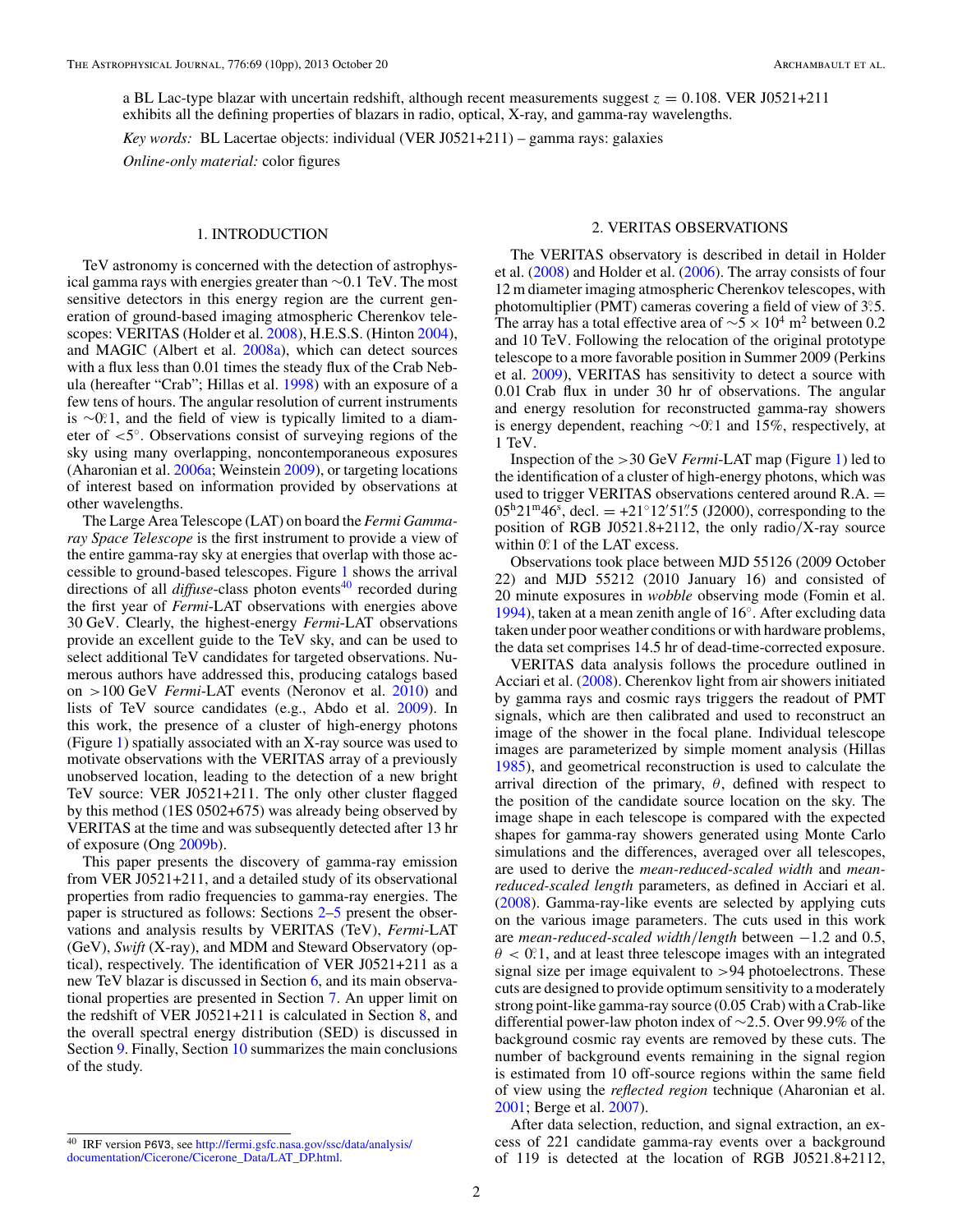<span id="page-3-0"></span>

**Figure 1.** Map, in Galactic coordinates, showing the arrival directions of all *diffuse*-class photon events<sup>41</sup> with zenith angle < 105° recorded by *Fermi*-LAT between 2008 August 4 and 2009 August 25 with reconstructed energies greater than 30 GeV. The events are binned in  $1^\circ$  bins, and bins containing at least five events are shaded red. Known TeV sources coincident with shaded bins are indicated in regions where source confusion or diffuse background is not an issue. (A color version of this figure is available in the online journal.)

corresponding to a significance of 15.6 standard deviations ac-cording to Equation (17) in Li & Ma [\(1983,](#page-10-0) with  $N_{on} = 340$ ,  $N_{\text{off}}$  = 1518, and  $\alpha$  = 0.08). The angular distribution of the excess events is compatible to that of a point-like source given the instrumental point spread function of  $6'$  for  $68\%$ containment radius. The position of the source is derived by fitting a symmetric two-dimensional Gaussian to the uncorrelated excess map, resulting in a best-fit centroid at  $R.A. =$  $0.5^{h}21^{m}45^{s}$ , decl. = +21<sup>o</sup>12<sup>'</sup>51''<sup>4</sup>, with a statistical uncertainty of  $14''$  and a systematic uncertainty of  $25''$ , dominated by the telescopes' pointing accuracy. The new TeV source is cataloged as VER J0521+211, based on the name first reported in Ong [\(2009a\)](#page-10-0).

Figure 2 shows the time-averaged energy spectrum of VER J0521+211, extending from a threshold energy of 0.2 to ∼1 TeV. It is well described by a power law  $dN/dE = N_0(E/0.4 \text{ TeV})^{-\Gamma}$  with normalization  $N_0 =$  $(1.99 \pm 0.18<sub>stat</sub> \pm 0.80<sub>syst</sub>) \times 10<sup>-11</sup> cm<sup>-2</sup> s<sup>-1</sup> TeV<sup>-1</sup>$  and photon index  $\Gamma = 3.44 \pm 0.20_{stat} \pm 0.30_{syst}$ . The time-averaged integral photon flux is  $F_{>0.2 \text{ TeV}} = (1.93 \pm 0.13_{\text{stat}} \pm 0.78_{\text{syst}}) \times$ <sup>10</sup>−<sup>11</sup> cm−<sup>2</sup> <sup>s</sup>−1, corresponding to 0*.*<sup>092</sup> <sup>±</sup> <sup>0</sup>*.*006 Crab (1 Crab <sup>=</sup>  $2.1 \times 10^{-10}$  cm<sup>-2</sup> s<sup>-1</sup>; Hillas et al. [1998\)](#page-10-0). Compatible results were obtained using two independent analysis packages.

Flux variability was explored by producing a 1 day binned light curve during the VERITAS observations (Figure [3,](#page-4-0) top). After a first detection in 2009 October 22–24 (Ong [2009a\)](#page-10-0) with a derived TeV flux of  $0.09 \pm 0.01$  Crab, a later round of observations revealed a higher flux level, peaking at  $0.33 \pm 0.07$  Crab on 2009 November 27 (MJD 55162, hereafter "TeV flare"). A  $\chi^2$  fit to the nightly flux points for constant emission gives a probability of  $7 \times 10^{-7}$ , indicating flux variability at a confidence level of 5.8 standard deviations.

Spectral variability was tested by deriving a "low-state" spectrum from the data taken during the first period of VERITAS observations (2009 October 22–30, MJD 55126 − 55134), and a "flare" spectrum from the night of 2009 November 27. A power-law fit to each spectrum yields  $\Gamma_{\text{low}} = 2.92 \pm 0.34$ and  $\Gamma_{\text{flare}} = 3.25 \pm 0.72$ . The difference in the reconstructed photon index does not constitute significant evidence for spectral variability in the TeV band.



**Figure 2.** Time-averaged differential photon spectrum of VER J0521+211, obtained during VERITAS observations between MJD 55126 (2009 October 22) and MJD 55212 (2010 January 16). Upper limits at 95% confidence level are shown for the two highest energy points, where the significance is *<*2*σ*.

#### 3. *FERMI*-LAT OBSERVATIONS

*Fermi*-LAT is a pair-conversion telescope sensitive to gamma rays in the range from 0.02 to more than 300 GeV with a field of view of ∼2*.*4 sr. The effective area of the LAT changes with energy and incidence angle, being ∼0.8 m<sup>2</sup> for on-axis photons with  $E > 10$  GeV. Full details about the instrument and its performance are given in Atwood et al. [\(2009\)](#page-10-0) and Ackermann et al. [\(2012\)](#page-10-0).

A GeV source spatially associated with VER J0521+211 was listed in the LAT 11 month catalog (1FGL J0521.7+2114; Abdo et al. [2010a\)](#page-9-0) and confirmed in the second source catalog (2FGL  $J0521.7+2113$ ; Nolan et al.  $2012$ ) and in the catalog of sources detected above 10 GeV (1FHL J0521.7+2113; Ackermann et al.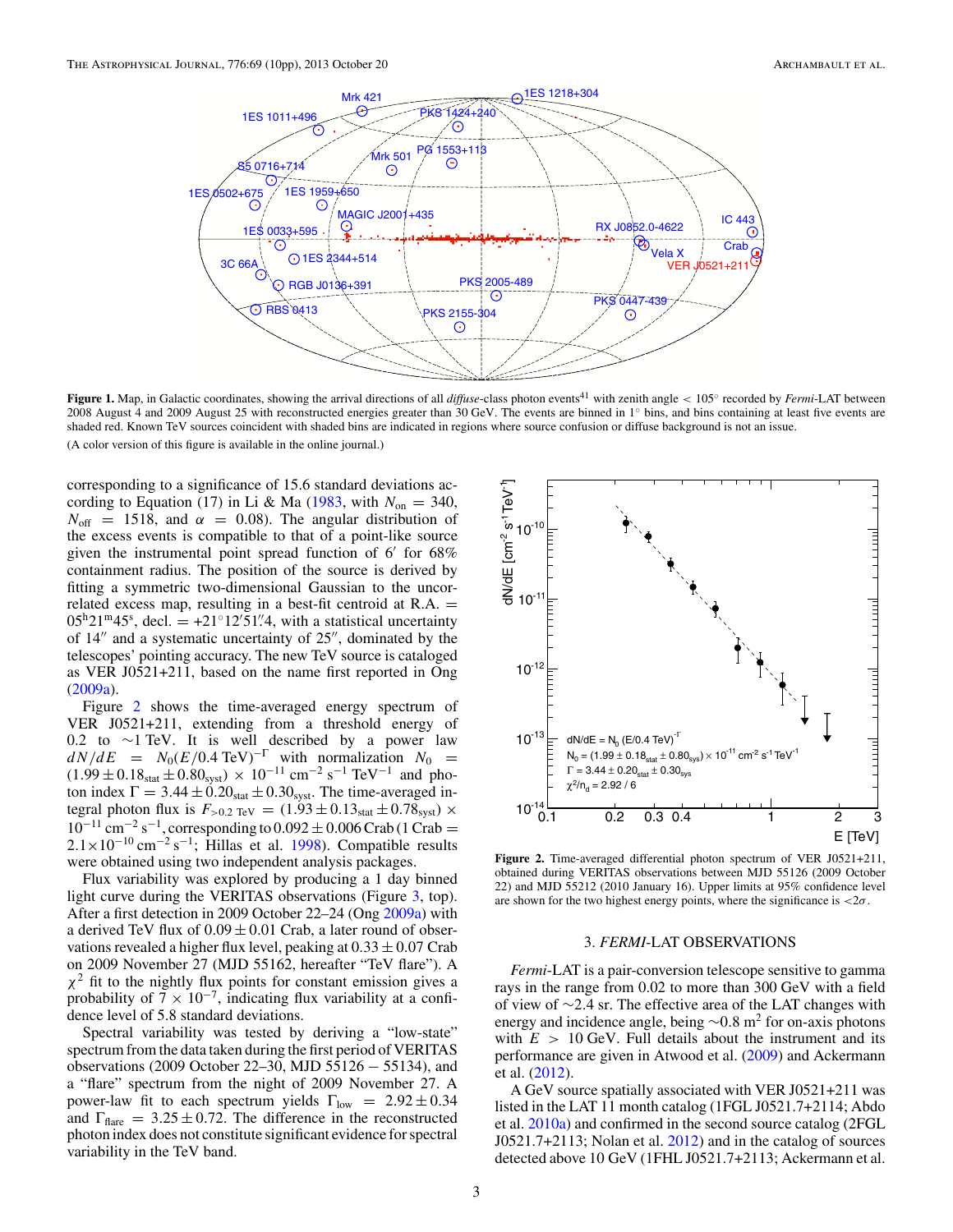<span id="page-4-0"></span>

**Figure 3.** VERITAS (*E >* 0*.*2 TeV), *Fermi*-LAT (0*.*1–300 GeV), and *Swift/* XRT (0.3–10 keV) light curves of VER J0521+211. Photon fluxes are calculated in 1 day bins for VERITAS and *Swift/*XRT, and 29.5 days for *Fermi*-LAT. The VERITAS light curve shows significant flux points (black dots) when the signal exceeds 2*σ*, and 95% confidence level upper limits (black arrows) together with flux points (gray dots) for marginal detections. The error bars on the *Swift/*XRT rates are at the ∼2%–7% level, and are not visible in the plot.

[2013\)](#page-10-0). The region was analyzed in more detail by selecting *source*-class<sup>41</sup> events with reconstructed energy  $0.3 < E <$ 300 GeV collected during the period of VERITAS observations (MJD 55126 – 55212) in a 20<sup>°</sup>  $\times$  20<sup>°</sup> region of interest (RoI) centered at the location of VER J0521+211. Spectral parameters were extracted by fitting a model containing the Galactic and isotropic diffuse background<sup>42</sup> and point sources from the  $2FGL$ catalog. The analysis was done using binned likelihood as implemented in the *Fermi*-LAT Science Tools v09-26-00 with P7V6 response functions and the standard quality selection cuts described in Nolan et al. [\(2012\)](#page-10-0). The energy spectrum (light curve) were derived following the procedure detailed in Nolan et al. [\(2012\)](#page-10-0), dividing the data into bins of energy (time) and performing a likelihood analysis with the spectral shape parameters frozen for all sources in the model.

During the period of VERITAS observations, VER J0521+211 was detected by the LAT with a test statistic of 237 ( $\sim$ 15 $\sigma$ ). The derived integral photon flux is  $F_{0.3-300 \text{ GeV}} =$  $(2.8 \pm 0.4) \times 10^{-8}$  cm<sup>-2</sup> s<sup>-1</sup>, with a spectrum well described by a power law with photon index  $\Gamma = 1.72 \pm 0.09$ . An identical analysis of an extended data set collected by *Fermi* (∼46 months) reveals that VER J0521+211 was in a harder spectral state during the VERITAS observations, compared to a time-averaged photon index of  $\Gamma = 1.97 \pm 0.03$ , while the flux level was comparable over both periods.

Variability was tested by extracting the source flux in 29.5 day bins.<sup>43</sup> Applying a likelihood-based variability test (Nolan et al. [2012\)](#page-10-0) to the 46 months of data gives a probability of a constant flux of  $2 \times 10^{-20}$ , indicating flux variability in the GeV band at a confidence level of 9.3 standard deviations. The 46 month light curve (not shown) exhibits flux changes by a factor of ∼4 between the lowest and highest emission levels.

An additional test for variability above 1 GeV was performed using a Bayesian Block method (Scargle [1998\)](#page-10-0). For this test, *source*-class events with *E >* 1 GeV were extracted from a 1◦ radius RoI centered on the source coordinates. The data were divided into time blocks over which the event rate was compatible with a constant value. The optimal width of the blocks was determined by maximum likelihood analysis using the algorithm described in Jackson et al. [\(2005\)](#page-10-0). The effective exposure associated to each event is taken into account, correcting for exposure variations caused by the motion of the spacecraft. A 1% false-positive threshold was used for detecting variability. The method identifies three periods of different constant flux with durations between 310 and 451 days, indicating variability above 1 GeV. The highest flux state, with boundaries MJD 54993–55419, includes the VERITAS observations. However, no significant evidence for shorter time variability is found in the *Fermi*-LAT data above 1 GeV during VERITAS observations, or in coincidence with the X-ray and TeV flare on MJD 55162.

#### 4. *SWIFT* OBSERVATIONS

After the discovery of TeV emission by VERITAS (Ong [2009a\)](#page-10-0), *Swift* X-Ray Telescope (XRT; Gehrels et al. [2004\)](#page-10-0) observations were triggered. Seven exposures were obtained between 2009 October 27 and November 27. The total observation time is 16.6 ks distributed in exposures of ∼2*.*5 ks.

*Swift/*XRT data were analyzed with HEAsoft 6.9 and XSPEC 12.6.0 using the most recent calibration files as described in Burrows et al. [\(2005\)](#page-10-0). All data were taken in photon counting mode. Pile-up effects were accounted for by extracting the signal from an annular source region when rates exceeded  $0.5$  counts s<sup>-1</sup>.

The *Swift*/XRT field of view of 23.6 × 23.6 completely covers the VERITAS error circle. A single X-ray source was detected at R.A. =  $0.5^{\text{h}}21^{\text{m}}45^{\text{s}}98$ , decl. =  $+21^{\circ}12'52''9$  (with 1<sup>*n*</sup> 9 location uncertainty), spatially coincident with RGB J0521.8+2112, as shown in Figure [4.](#page-5-0) The measured, pile-up-corrected count rate is significantly variable on a daily timescale (Figure 3), with a flux increase up to a factor of ∼15 between low and high states. For spectral reconstruction, each observation was binned and fit with an absorbed power law, with neutral hydrogen column density taken from Kalberla et al. [\(2005\)](#page-10-0). The three exposures from 2009 October 27–30 showed a lower source count rate ( $\sim$ 0.1 counts s<sup>-1</sup>) and were combined for the spectral analysis. The derived photon index continuously hardens from  $2.47 \pm 0.10$  when the emission is lowest to  $2.00 \pm 0.04$  on the night of the highest X-ray flux (MJD 55162), when RGB J0521.8+2112 reaches a peak flux of  $(3.14 \pm 0.14) \times 10^{-11}$  erg cm<sup>-2</sup> s<sup>-1</sup> in the 2–10 keV band.

[Cicerone/Cicerone\\_Data/LAT\\_DP.html.](http://fermi.gsfc.nasa.gov/ssc/data/analysis/documentation/Cicerone/Cicerone_Data/LAT_DP.html)

<sup>42</sup> gal\_2yearp7v6\_v0.fits and iso\_p7v6source.txt, respectively.

<sup>&</sup>lt;sup>43</sup> The length of the bins is equal to the lunar period. Since VERITAS does not observe during full moon, this ensures that each epoch of VERITAS observations falls within one bin of the LAT light curve.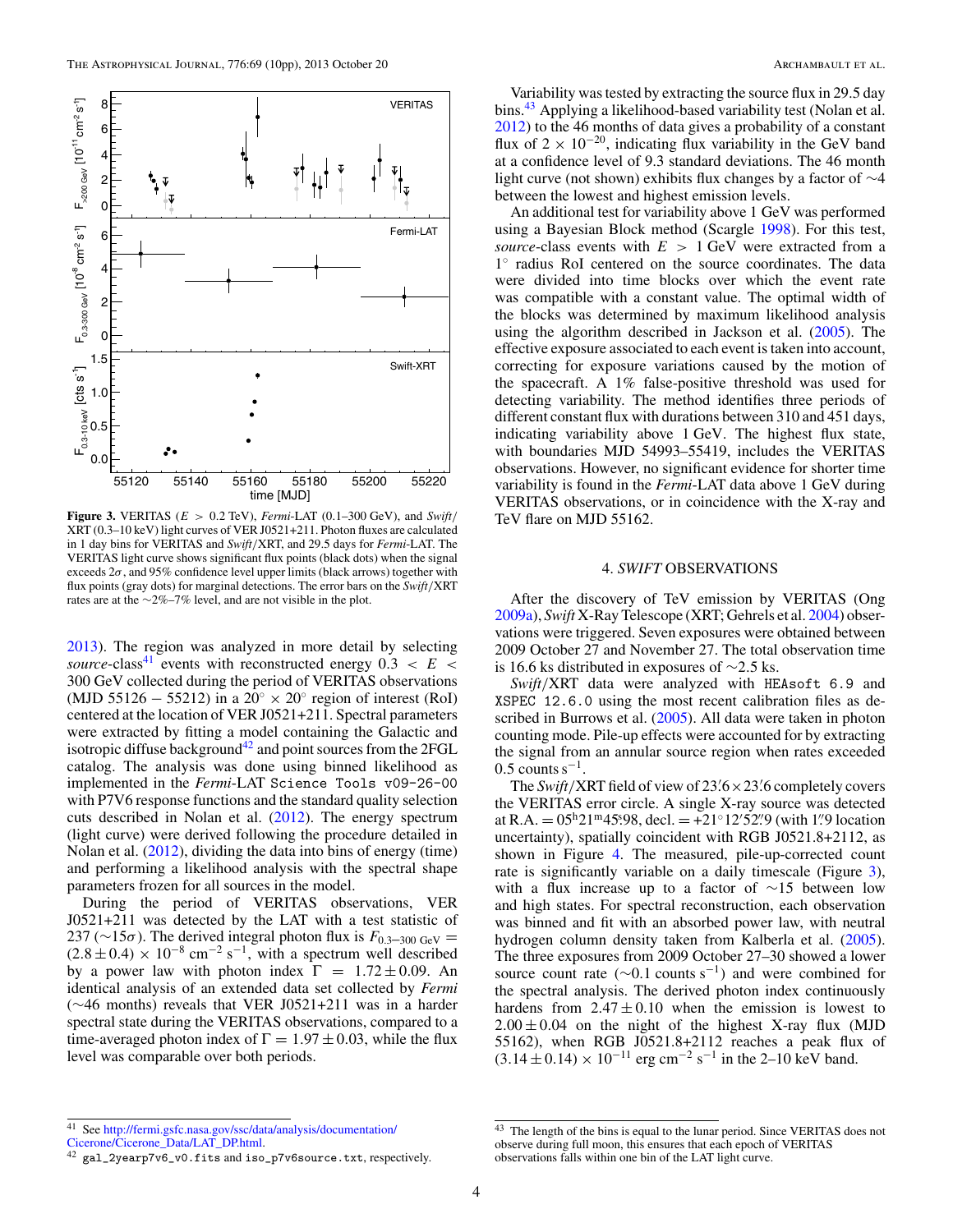<span id="page-5-0"></span>The Astrophysical Journal, 776:69 (10pp), 2013 October 20 Archambault et al.



**Figure 4.** *Swift/*XRT cumulative counts map in the 0*.*3–10 keV band, zoomed-in at the location of VER J0521+211. The field is  $5' \times 5'$ , with gray code indicating counts on a logarithmic scale. The green cross indicates the best-fit centroid to the *Swift/*XRT data. The red cross shows the position of VER J0521+211 with red dashed circle indicating the VERITAS 68% statistical location error and red-solid line showing statistical and systematic error. The blue ellipse displays 68% error contour of 2FGL J0521.7+2113 as measured by *Fermi*-LAT (Nolan et al. [2012\)](#page-10-0).

(A color version of this figure is available in the online journal.)

#### 5. OPTICAL OBSERVATIONS

Beginning with the radio-interferometric position from Beasley et al. [\(2002\)](#page-10-0), the optical counterpart of RGB J0521.8+2112 was identified on the digitized sky survey, with coordinates R.A. =  $0.5^{h}21^{m}45^{s}96$ , decl. =  $+21°12'51''6$ , and magnitudes *B*2 = 17*.*32, *R*2 = 15*.*47, and *I*2 = 15*.*06 listed in the USNO B1.0 catalog (Monet et al. [2003\)](#page-10-0). Optical spectroscopic observations were made on three occasions at the 2.4 m Hiltner telescope of the MDM Observatory, using three different CCD spectrographs. The optical spectra (Figure 5) are devoid of intrinsic emission or absorption lines and stellar continuum emission in the wavelength range 4000–7500 Å, classifying the source as a BL Lac-type blazar but not revealing its redshift. Features marked in Figure 5 are absorption lines from the Galactic interstellar medium at zero redshift. Recently published observations with the Low Resolution Imaging Spectrograph at the W. M. Keck Observatory (Shaw et al. [2013\)](#page-10-0) show a weak emission feature identified as [N ii] *λλ* 6548*,* 6583, which would indicate a redshift of  $z = 0.108$ . Although this feature cannot be identified in the MDM spectra, the measurements are not in conflict given the lower level of continuum emission present in the spectrum by Shaw et al.  $(2013)$  and the higher sensitivity of Keck. The first spectrum of RGB J0521.8+2112 in Figure 5 was obtained on 2009 October 27, only five days after the first VERITAS observations. The calibrated flux in this spectrum corresponds to *B*  $\sim$  17.0, *R*  $\sim$  15.2, slightly brighter than the USNO B1.0 magnitudes. It appears that the optical flux faded



Figure 5. Optical spectra of RGB J0521.8+2112 obtained on the 2.4 m Hiltner telescope of the MDM Observatory. The Modspec spectrum was obtained with an exposure of  $2 \times 600$  s and a resolution of 4 Å. The exposures for the CCDS and OSMOS spectra were  $3 \times 1800$  s with resolution of 8 Å and 3 Å, respectively. Galactic interstellar absorption lines are labeled with their wavelength, including the Na i D doublet and diffuse interstellar bands at 5780 Å and 6283 Å. These are relatively prominent because of the low Galactic latitude of  $-8.7$  and the corresponding visual extinction  $A_V = 1.9$  (Schlafly & Finkbeiner [2011\)](#page-10-0) to the source. Telluric absorption by O<sub>2</sub> and H<sub>2</sub>O are indicated in the CCDS and OSMOS spectra; in the case of Modspec they were corrected using the spectrum of a featureless B star.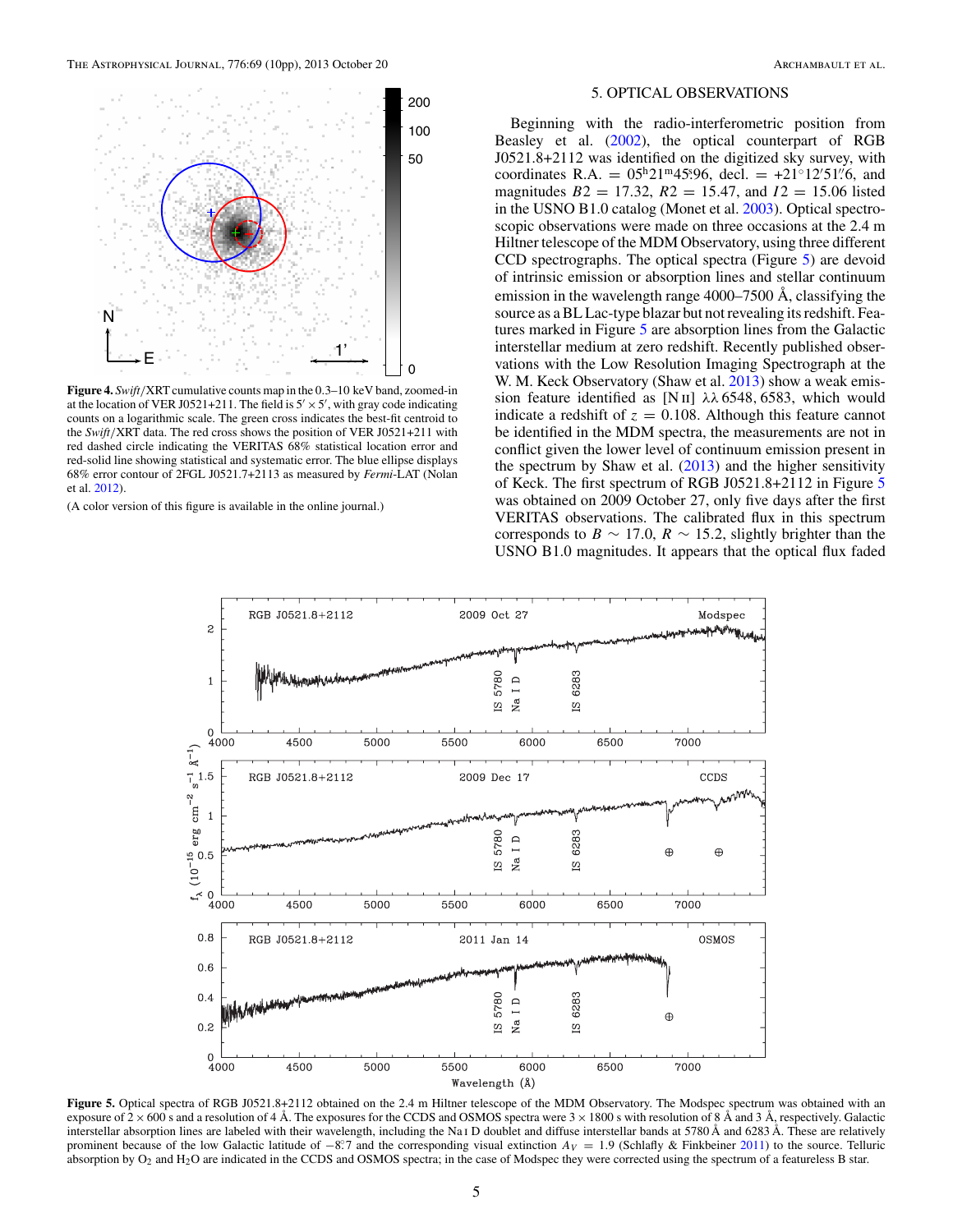<span id="page-6-0"></span>The Astrophysical Journal, 776:69 (10pp), 2013 October 20 Archambault et al.

**Table 1** Optical Polarimetry of RGB J0521.8+2112

| Object                      | Date        | P               | $\theta$        |
|-----------------------------|-------------|-----------------|-----------------|
|                             |             | $(\%)$          | (°)             |
| RGB J0521.8+2112            | 2011 Nov 24 | $3.24 \pm 0.13$ | $13.6 \pm 1.1$  |
| RGB J0521.8+2112            | 2011 Nov 28 | $4.47 \pm 0.14$ | $12.7 \pm 0.9$  |
| RGB J0521.8+2112            | 2011 Dec 1  | $6.50 \pm 0.14$ | $22.0 \pm 0.6$  |
| Reference star A            | 2011 Nov 28 | $1.66 \pm 0.07$ | $146.7 \pm 1.2$ |
| Reference star B            | 2011 Nov 28 | $0.69 \pm 0.04$ | $148.9 \pm 1.7$ |
| <b>ISP</b> corrected values |             |                 |                 |
| RGB J0521.8+2112            | 2011 Nov 24 | $3.74 \pm 0.15$ | $26.8 + 1.1$    |
| RGB J0521.8+2112            | 2011 Nov 28 | $4.83 \pm 0.16$ | $22.7 \pm 0.9$  |
| RGB J0521.8+2112            | 2011 Dec 1  | $7.26 \pm 0.16$ | $28.2 \pm 0.6$  |

in the subsequent months and years by ∼1 mag, although none of the spectrophotometry is precise because of the narrow spectrograph slit.

Optical linear polarimetry was performed using the Steward Observatory 1.54 m Kuiper Telescope, located on Mt. Bigelow, AZ. RGB J0521.8+2112 was observed on 2011 November 24, 28, and December 1 with the SPOL CCD imaging*/* spectropolarimeter (Schmidt et al. [1992\)](#page-10-0). High signal-to-noise broadband measurements were derived by binning the polarization spectra in the range of 5000–7000 Å. All measurements are summarized in Table 1 and have been corrected for statistical bias (Wardle & Kronberg [1974\)](#page-10-0). Given the low Galactic latitude of the source, two field stars were also observed, suggesting a significant interstellar polarization (ISP) along the sight line to RGB J0521.8+2112 (see Table 1). The binned spectropolarimetry of RGB J0521.8+2112, corrected for an estimate of the ISP, yields a variable degree of polarization (*P*) between  $P = 3.74\% \pm 0.15\%$  with position angle  $\theta = 26.8 \pm 1.1$ (November 24) and  $P = 7.26\% \pm 0.16\%$  at  $\theta = 28.2 \pm 0.6$ (December 1). Because of the variability in *P* observed for RGB J0521.8+2112, the object must be intrinsically polarized regardless of the actual level of ISP in this line of sight.

#### 6. IDENTIFICATION OF THE GAMMA-RAY SOURCE

The observations that led to the discovery of VER J0521+211 were triggered by the identification of a cluster of photons with *E >* 30 GeV in the first year of *Fermi*-LAT data (Figure [1\)](#page-3-0). The most likely counterpart of the LAT excess was RGB J0521.8+2112, which had no classification, although sources in the *ROSAT/*Green Bank catalog are generally associated with active galactic nuclei (AGNs; Laurent-Muehleisen et al. [1997\)](#page-10-0). RGB J0521.8+2112 is the only radio source spatially compatible with the LAT excess in a high-completeness very long baseline interferometry sample down to 0.15 Jy, indicative of a radio-loud blazar (see Kovalev [2009\)](#page-10-0). No other spatially associated X-ray, UV, or compact radio source was found in archival catalogs.

Immediately after the VERITAS detection, X-ray and optical observations were triggered to confirm the extragalactic nature of VER J0521+211. *Swift/*XRT establishes RGB J0521.8+2112 as the only bright X-ray source inside the 39" VERITAS error circle (Figure [4\)](#page-5-0). The identification of VER J0521+211 with RGB J0521.8+2112 is further supported by the detection of a TeV flare simultaneously seen in X-rays (Figure [3\)](#page-4-0). However, the statistical significance of the overall X-ray*/*TeV flux correlation cannot be assessed due to the limited number of flux measurements in both bands.

**Table 2** Observational Properties of VER J0521+211 during VERITAS Observations

|                                                    | Low State                     | Flare                |
|----------------------------------------------------|-------------------------------|----------------------|
| Radio spectral index $(\alpha_r)^a$                | $0.16 \pm 0.01$               |                      |
| Optical polarization $(P)$                         | $3.7\% - 7.3\%$               |                      |
| X-ray flux $(F_{2-10 \text{ keV}})^b$              | $0.16 \pm 0.2$                | $3.14 \pm 0.14$      |
| X-ray photon index $(\Gamma_x)^c$                  | $2.5 \pm 0.1$                 | $2.0 \pm 0.1$        |
| GeV photon flux $(F_{0.3-300 \text{ GeV}})^d$      | $2.8 \pm 0.4$                 |                      |
| GeV photon index $(\Gamma_{\text{GeV}})$           | $1.7 \pm 0.1$                 |                      |
| TeV photon flux $(F_{>0.2 \text{ TeV}})^e$         | $0.09 \pm 0.01$               | $0.33 \pm 0.07$      |
| TeV photon index $(\Gamma_{\text{TeV}})$           | $2.9 \pm 0.3$                 | $3.3 \pm 0.7$        |
| TeV luminosity $(L_{>0.2 \text{ TeV}})^f$          | $2.4 \times 10^{44}$          | $8.8 \times 10^{44}$ |
| Radio loudness $(R_{rR})^g$                        | 69                            |                      |
| Radio-to-optical slope $(\alpha_{\rm ro})^{\rm h}$ | 0.42                          | 0.46                 |
| Optical-to-X-ray slope $(\alpha_{ox})^i$           | 1.31                          | 0.77                 |
| Compton dominance $(R_C)^j$                        | 1.8                           | 0.8                  |
| Redshift $(z)$                                     | $0.108k$ (<0.34) <sup>1</sup> |                      |

**Notes.**<br>a  $F_v \propto v^{-\alpha_r}$ .

 $^{b}$  10<sup>−11</sup> erg cm<sup>−2</sup> s<sup>−1</sup>.<br><sup>c</sup>  $dN/dE \propto E^{-\Gamma}$ .

d  $10^{-8}$  cm<sup>-2</sup> s<sup>-1</sup>.

- e Crab (2.1 × 10<sup>-10</sup> cm<sup>-2</sup> s<sup>-1</sup>; Hillas et al. [1998\)](#page-10-0).<br><sup>f</sup> erg s<sup>-1</sup>.<br><sup>g</sup>  $R_{\text{rB}} = L_{\text{5 GHz}}/L_{B_{\text{mag}}}$ .
- 
- 

h  $\alpha_{\text{TO}} = -\log(F_{1.4 \text{ GHz}}/F_{R_{\text{mag}}})/\log(\nu_{1.4 \text{ GHz}}/\nu_{R_{\text{mag}}}).$ i  $\alpha_{\text{OX}} = -\log(F_{R_{\text{mag}}}/F_{1 \text{ keV}})/\log(\nu_{R_{\text{mag}}}/\nu_{1 \text{ keV}}).$ i  $R_C = L_{\text{HE}}/L_{\text{sv}}.$ 

<sup>k</sup> Shaw et al. [\(2013\)](#page-10-0).

<sup>1</sup> Derived in Section [8.](#page-8-0)

The flux variability observed in the TeV band further suggests that VER J0521+211 could indeed be an AGN. To date, all known variable TeV sources are AGNs, with the exception of the four detected gamma-ray binaries (LSI +61 303, HESS J0632+057, PSR B1259-63, and LS 5039) and the Crab pulsar, which is variable at a much shorter timescale  $(33 \text{ ms})$ .

The optical counterpart of VER J0521+211 was subsequently identified through observations at MDM. Optical spectroscopy revealed a continuum-dominated spectrum (Figure [5\)](#page-5-0), unambiguously identifying VER J0521+211 as a BL Lac-type blazar.

#### 7. OBSERVATIONAL PROPERTIES OF VER J0521+211

The main observational properties of VER J0521+211 are summarized in Table 2. Taking the 5 GHz flux from White & Becker [\(1992\)](#page-10-0) and the *B*-band apparent magnitude from MDM observations, the radio-to-optical luminosity ratio for VER J0521+211 is  $R_{\text{rB}} = L_{5 \text{ GHz}}/L_{B_{\text{mag}}} = 69$ , implying a radioloud AGN ( $R_{rB} > 10$ ; Kellermann et al. [1989\)](#page-10-0) with prominent radio jet or lobe emission (Urry & Padovani [1995\)](#page-10-0). The spectrum of the unresolved core emission of VER J0521+211 in the radio band is well described by a power law, with  $F_v \propto v^{-\alpha_r}$  and spectral index  $\alpha_r = 0.16 \pm 0.01$  (Figure [6\)](#page-7-0), compatible with  $\alpha_{\rm r} \leqslant 0.5$ , characteristic of jet-dominated flat-spectrum radio sources.

The radio jet of RGB J0521.8+2112 has been imaged on milliarcsecond scales in five epochs between 2009 October and 2012 April with the Very Long Baseline Array (VLBA) at 15 GHz as part of the MOJAVE program (Lister et al. [2009a\)](#page-10-0). The radio morphology consists of a bright radio core and an apparent one-sided jet that extends for ∼20 mas to the west while curving slightly to the northwest (Figure [7\)](#page-7-0). The radio core is very compact, with a brightness temperature above  $10^{11}$  K at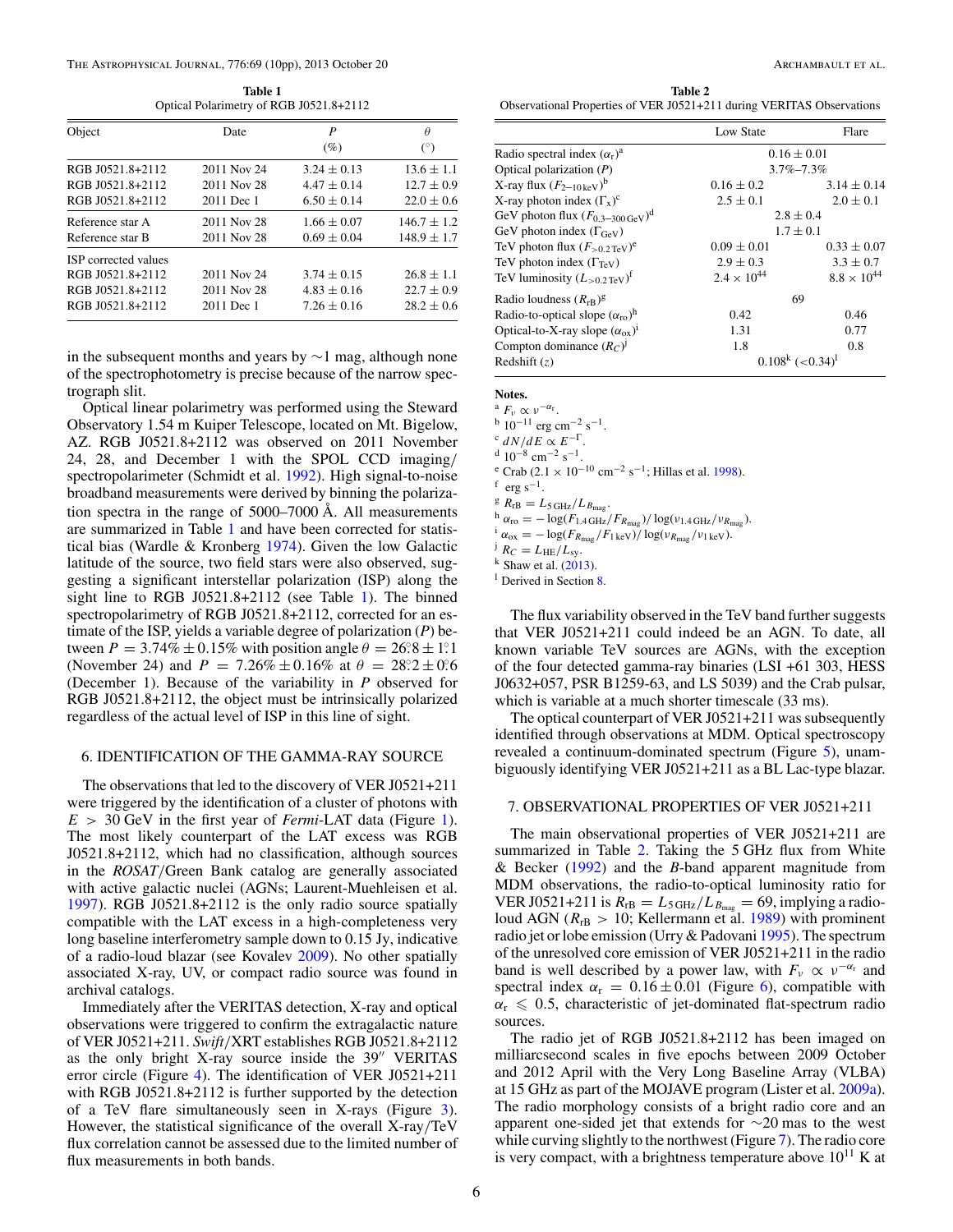<span id="page-7-0"></span>

**Figure 6.** Spectral energy distribution of VER J0521+211 during the VERITAS detection. Optical, X-ray, GeV, and TeV data are shown for the low emission state (blue markers) and for the X-ray and TeV flare on 2009 November 27 (orange markers). Archival data points are shown in gray: radio (Cohen et al. [2007;](#page-10-0) Gregory et al. [1996;](#page-10-0) White & Becker [1992;](#page-10-0) Jackson et al. [2007;](#page-10-0) Condon et al. [1998\)](#page-10-0), infrared (Wright et al. [2010;](#page-10-0) Cutri et al. [2003\)](#page-10-0), optical (Monet et al. [2003;](#page-10-0) Drake et al. [2009\)](#page-10-0), and gamma rays (Nolan et al. [2012\)](#page-10-0). Archival radio data at 15 GHz is from the OVRO program [\(http://www.astro.caltech.edu/ovroblazars\)](http://www.astro.caltech.edu/ovroblazars) and was obtained following Richards et al. [\(2011\)](#page-10-0). Optical and infrared data are corrected for Galactic extinction using Schlafly & Finkbeiner [\(2011\)](#page-10-0). A dashed black line shows the fit of the radio data to a power law with  $F_v \propto v^{-\alpha}$ . The solid blue curve represents a one-zone SSC emission model with parameters adjusted to describe the low-state data, assuming  $z = 0.1$ . Radio data points are not reproduced by the model, as they are expected to sample outer regions of the blazar jet, where the emission becomes optically thin to radio waves.

(A color version of this figure is available in the online journal.)

all epochs according to Gaussian model fits. The model fits to individual features in the jet do not reveal significant proper motions over the 2.5 yr observation interval. During this time, however, there were significant changes in the polarization of the core and the inner 1*.*5 mas of the jet. The core remained weakly linearly polarized (*<*1%), but increased steadily in polarized flux density from 0.7 to 1.6 mJy. The downstream jet polarization was typically much higher (up to 25%) with electric polarization vectors perpendicular to the jet ridgeline, consistent with optically thin synchrotron emission associated with a relatively well-ordered, longitudinal jet magnetic field. A bright feature ∼1 mas downstream of the core briefly flared in total intensity and polarization sometime between 2010 March and 2010 October, but returned to its earlier level by 2011 July. These short-timescale changes, as well as the one-sided jet morphology, high core compactness and jet polarization are very similar to those seen in highly Doppler-boosted blazar jets in the MOJAVE sample (Lister & Homan [2005;](#page-10-0) Lister et al. [2009b\)](#page-10-0).

Infrared observations of VER J0521+211 in the WISE Source Catalog<sup>44</sup> show magnitudes of 10.6, 9.8, 7.6, and 5.6 in the 3.4, 4.6, 12, and 22  $\mu$ m bands, respectively. Its infrared colors are similar to those of known gamma-ray blazars (Massaro et al. [2012b\)](#page-10-0), providing further support for its identification as a TeV blazar (Massaro et al. [2012a\)](#page-10-0).

The optical polarimetry reveals a highly polarized object that shows significant variations in both the level and position angle of polarization on timescales shorter than a week. This is strong evidence that a good fraction of the optical continuum of RGB J0521.8+2112 is produced by synchrotron radiation from





**Figure 7.** 15 GHz MOJAVE VLBA composite image of RGB J0521.8+2112 on 2012 April 29. The top left image shows contours of total intensity, with fractional linear polarization overlaid in color scale. The bottom right image shows contours of linear polarization, plus a single outermost contour of total intensity. Electric polarization vector directions are plotted as equal-length ticks. The contour levels for total intensity are 0.5 mJy beam<sup>-1</sup> in steps of 2, while those for polarized intensity are for 0.7 mJy beam<sup>-1</sup> in steps of 2. The restoring beam is indicated in the bottom left corner, and has Gaussian FWHM dimensions 1.15 by 0.57 mas, with major axis at −11*.* ◦4 from north.

(A color version of this figure is available in the online journal.)

regions with well-ordered magnetic fields. During the epoch of the Steward Observatory measurements, the position angle of the polarization (20 $^{\circ}$ –30 $^{\circ}$ ) was intermediate between being parallel and perpendicular to the axis of the radio jet.

BL Lac-type blazars are usually classified as low, intermediate, or high-frequency peaked BL Lacs according to the estimated peak frequency of their synchrotron component (LBL, log(*ν*sy*/*Hz) *<* 14; IBL, 14 − 15; HBL, *>*15; e.g., Abdo et al. [2010b\)](#page-10-0). Figure [8](#page-8-0) shows the effective spectral indices between radio, optical, and X-ray bands for all known TeV blazars. Simultaneous flux measurements during "low-state" (2009 October 22–30) suggest that VER J0521+211 has synchrotron properties similar to those of the known IBLs. However, during the X-ray and TeV flare, the brightening and hardening of the X-ray emission causes the synchrotron component of VER J0521+211 to show HBL-like properties (Figure [8\)](#page-8-0). Spectral changes in the synchrotron component are not uncommon and have been reported in other TeV blazars (Massaro et al. [2008;](#page-10-0) Abdo et al. [2011c\)](#page-10-0).

VER J0521+211 also shows similar luminosity in the synchrotron and high-energy peak of the SED (Figure  $6$ ), implying a Compton dominance ( $R_C = L_{\text{HE}}/L_{\text{sv}}$ ) in the range  $0.8 \lesssim R_c \lesssim 1.8$ . Such values are similar to those of high-power blazars (Meyer et al. [2012\)](#page-10-0), which show synchrotron peak frequencies lower than "classical" HBLs ( $log(v_{sy}/Hz) \le 14.5$ ; Meyer et al. [2011\)](#page-10-0).

With a low-state TeV flux of ∼0*.*1 Crab measured over three months of observations, and a flare of ∼0*.*3 Crab, VER J0521+211 is one of the brightest TeV blazars newly discovered by the current generation of Cherenkov telescopes. Other blazars, such as 3C 279 (Albert et al. [2008b\)](#page-10-0), W Comae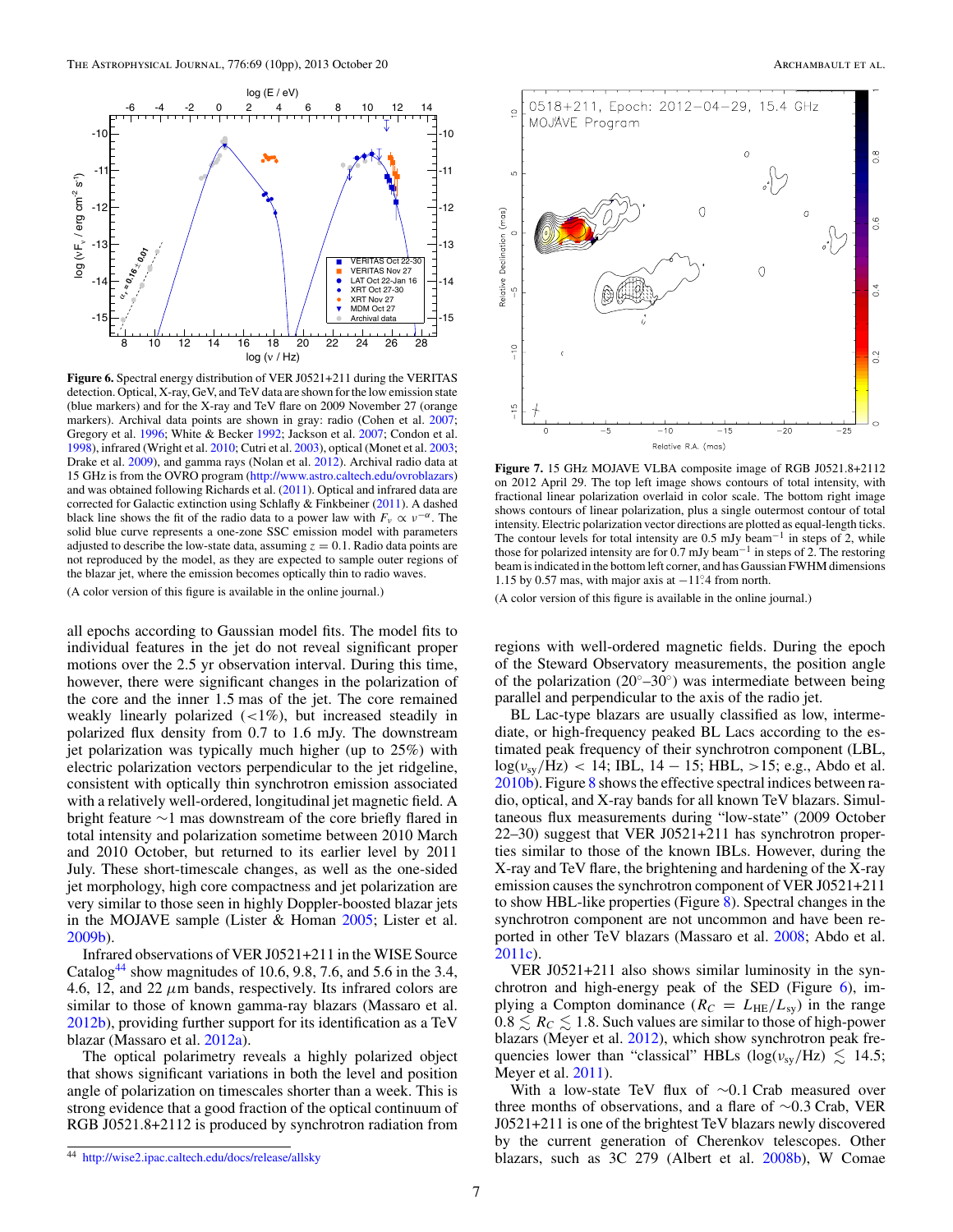<span id="page-8-0"></span>

**Figure 8.** Spectral slopes of the synchrotron component for gamma-ray blazars. The effective spectral indices  $\alpha_{\rm ro}$  and  $\alpha_{\rm ox}$  are defined in the usual way between 1.4 GHz, 6590 Å, and 1 keV. SED classifications for the 47 known TeV blazars (filled markers) are taken from TeVCat (Wakely & Horan [2008\)](#page-10-0). Multiband fluxes are obtained from Massaro et al. [\(2009\)](#page-10-0) with the exceptions of RX J0648.7+1516, HESS J1943+213, and MAGIC J2001+435 (Condon et al. [1998;](#page-10-0) Monet et al. [2003;](#page-10-0) Voges et al. [1999;](#page-10-0) Bassani et al. [2009\)](#page-10-0). Empty markers show GeV-detected blazars from Nolan et al. [\(2012\)](#page-10-0) present in Massaro et al. [\(2009\)](#page-10-0). VER J0521+211 is pictured in a "low-state" (2009 October 22–30) showing a spectral shape characteristic of IBLs, and in "flare" (2009 November 27), when it shows HBL-like properties.

(A color version of this figure is available in the online journal.)

(Acciari et al. [2009\)](#page-10-0), or PKS 1222+216 (Aleksić et al. [2011\)](#page-10-0), have been detected at flux levels higher than 0*.*1 Crab during short periods of time  $(\leq 1$  week) and then quickly fall below instrument sensitivity. Despite being a relatively bright TeV source, VER J0521+211 was never identified as a TeV-blazar candidate before the VERITAS detection. Given its low Galactic latitude of −8*.* ◦7, VER J0521+211 was poorly characterized in the optical and X-ray bands and was not included in blazar catalogs, which are usually incomplete at low Galactic latitudes or avoid the Galactic plane altogether (e.g., Healey et al. [2008;](#page-10-0) Massaro et al. [2009\)](#page-10-0), as diffuse radio emission, confusion with local radio sources, and heavy optical extinction make candidate blazars difficult to identify. Therefore, TeV-candidate catalogs (e.g., Costamante & Ghisellini [2002;](#page-10-0) Donato et al. [2001\)](#page-10-0) lacked sufficient multiwavelength information on VER J0521+211 and a firm identification as a blazar, required to predict its TeV flux.

#### 8. REDSHIFT UPPER LIMIT

An upper limit on the redshift of VER J0521+211 can be derived from its TeV spectrum. Following the approach in Mazin & Goebel [\(2007;](#page-10-0) see also Aharonian et al. [2006b;](#page-10-0) Mazin & Raue [2007\)](#page-10-0), the intrinsic TeV spectrum of VER J0521+211 is reconstructed from the VERITAS measured spectrum (Figure [2\)](#page-3-0) by correcting for extragalactic background light absorption, assuming the density model of Domínguez et al. [\(2011\)](#page-10-0), under varying assumptions of *z*. The intrinsic spectrum is then fit with a power law of the form  $dN/dE \propto E^{-\Gamma^*}$ . Larger values of *z* result in a harder reconstructed photon index Γ. Classical leptonic emission models predict  $\Gamma^* > 1.5$  (see discussion

**Table 3** SED Modeling Parameters

| Parameter                  | Symbol                       | Value                |
|----------------------------|------------------------------|----------------------|
| Electron distribution      |                              |                      |
| Electron power             | $L_e$ (erg s <sup>-1</sup> ) | $7.7 \times 10^{44}$ |
| Low-energy cutoff          | $\gamma_{\min}$              | $3.5 \times 10^{4}$  |
| High-energy cutoff         | $\gamma$ max                 | $2.0 \times 10^{6}$  |
| Injection index            | $q_e$                        | 3.0                  |
| <b>Blob</b> radius         | $R_h$ (cm)                   | $4.0 \times 10^{17}$ |
| Magnetic field             | B(G)                         | 0.0025               |
| <b>Bulk Lorentz factor</b> |                              | 30                   |
| Escape parameter           | $\eta_{\rm esc}$             | 300                  |
| Redshift (assumed)         | Z.                           | 0.10                 |

in Aharonian et al. [2006b\)](#page-10-0). Under this assumption, a redshift upper limit of  $z < 0.34$  is derived for VER J0521+211 at 95% confidence level. An even more conservative redshift upper limit can be obtained by allowing an intrinsic spectral index as hard as  $\Gamma^* \sim 0.7$ , as suggested in Katarzyński et al. ([2006;](#page-10-0) see also Aharonian et al. [2008;](#page-10-0) Sitarek & Bednarek [2008\)](#page-10-0). Under this less restrictive assumption of  $\Gamma^* > 0.7$ , the redshift of VER J0521+211 is constrained to  $z < 0.44$ .

The redshift upper limits derived from the TeV spectrum of VER J0521+211 are in agreement with the recent measurement of  $z = 0.108$  based on a single optical spectral feature (Shaw et al. [2013\)](#page-10-0).

#### 9. SPECTRAL ENERGY DISTRIBUTION

After a successful identification of VER J0521+211 as a new TeV blazar, the available multiwavelength data were combined to construct an SED, shown in Figure [6.](#page-7-0) Most commonly accepted models attribute the low-energy emission component to synchrotron radiation by relativistic electrons in the jet magnetic field, and the high-energy to inverse-Compton scattering of ambient photons off the same electron population (see, e.g., Maraschi et al. [1992\)](#page-10-0).

The multiwavelength SED can be described with a one-zone synchrotron self-Compton (SSC) emission model as described in Böttcher et al.  $(2013)$  $(2013)$ . The model parameters are adjusted to describe the quasi-simultaneous spectral points obtained during the "low" emission state (2009 October 22–30). Models were tested assuming  $z = 0.05, 0.1, 0.15, 0.2, 0.25$ , although only results for  $z = 0.1$  are discussed, being the assumption that most closely matches the tentative redshift of  $z = 0.108$ .

The model parameters describing the low-state SED of VER J0521+211 are listed in Table 3, and show a slightly low magnetic field and large emitting region compared to other TeV blazars (Aliu et al. [2013\)](#page-10-0). One-zone SSC models can only describe Compton-dominated systems ( $R_C \geq 1$ ) like VER J0521+211 with very low magnetic fields, resulting in a strongly particle-dominated jet  $(L_B/L_e < 0.01; L_B$  and  $L_e$  being the magnetic and particle power in the jet, respectively). External Compton models (EC; Dermer & Schlickeiser [1993\)](#page-10-0) add a second population of low-energy photons where relativistic electrons inverse-Compton scatter, increasing the level of highenergy emission, with jet energetics close to equipartition  $(L_B/L_e \sim 1)$ . However, given the scarcity of simultaneous observations, particularly in the synchrotron component, an EC model applied to the SED of VER J0521+211 would be severely underconstrained.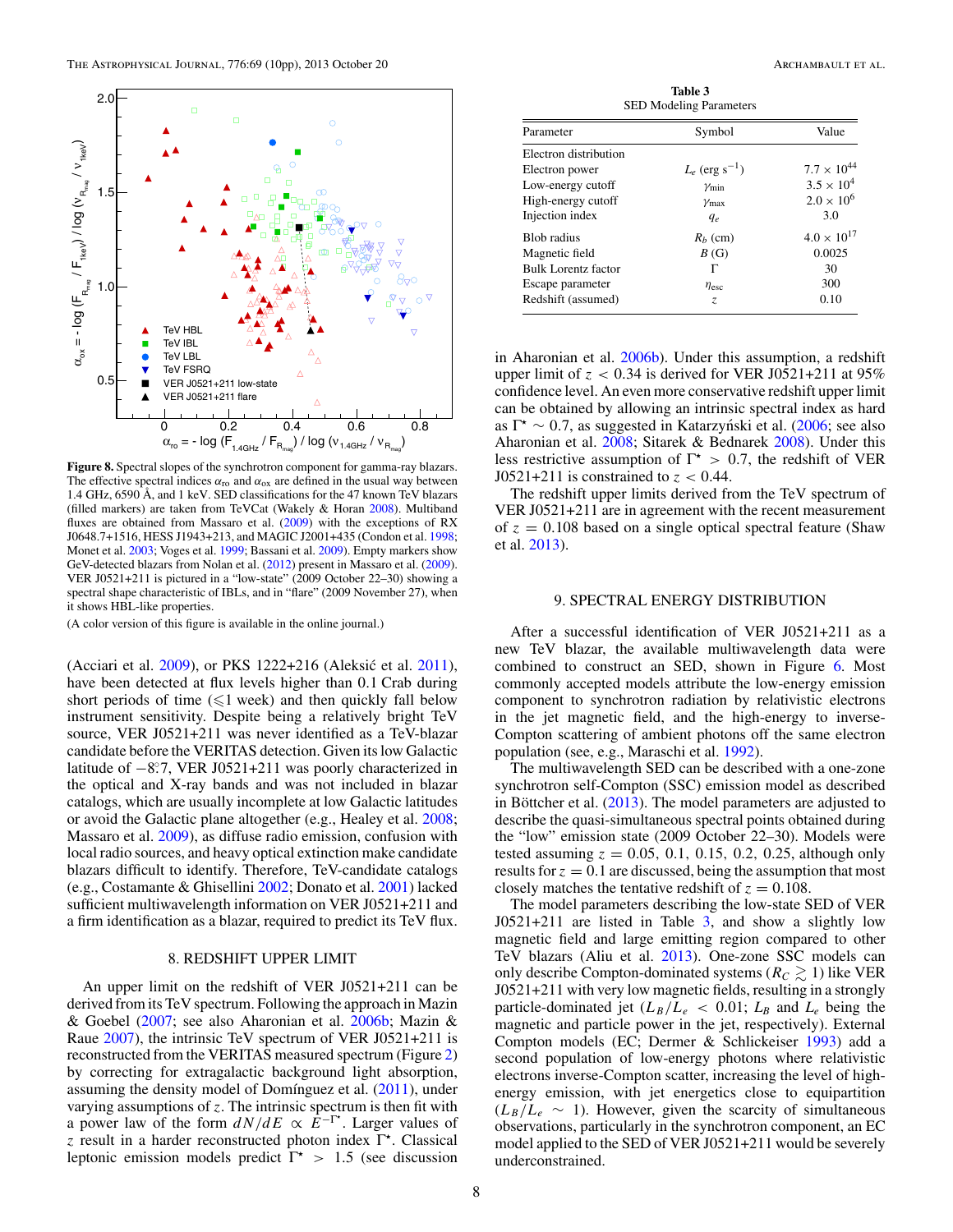#### 10. SUMMARY AND CONCLUSIONS

<span id="page-9-0"></span>VERITAS detected a new TeV source: VER J0521+211, spatially associated with the radio and X-ray source RGB J0521.8+2112. Follow-up observations in the optical and X-ray bands unambiguously identify VER J0521+211 as a new blazar of the BL Lac type, displaying all the defining properties of blazars in radio, infrared, and optical wavelengths. The detected TeV emission is variable on daily timescales with an integral flux of ∼0*.*09–0*.*33 Crab measured between 0.2 and ∼1 TeV, and a time-averaged spectrum compatible with a power law with photon index  $\Gamma = 3.44 \pm 0.20_{stat} \pm 0.30_{syst}$ . During the observing campaign that covered 2009 October to 2010 January, VER J0521+211 transitioned to a high state on 2009 November 27, when the nightly flux increased by a factor of  $\sim$ 3 in the TeV range and by a factor of ∼15 in X-rays, compared to the observed baseline values. X-ray observations show a trend of spectral hardening with increasing flux, while no significant spectral variability was found at TeV energies.

Observations from radio to X-ray frequencies show a multitude of evidence for a synchrotron origin of the emission from VER J0521+211 below a few keV, as expected for a blazar: a flat spectrum in the radio band with a turnover toward infrared frequencies, polarized emission in the optical band and in the 15 GHz radio images from VLBA, and a nonthermal powerlaw spectrum in X-rays. The radio images also show electric polarization vectors perpendicularly aligned to the jet ridgeline, suggesting a relatively well-ordered magnetic field in the direction of the jet axis. The multiband spectral shape of the synchrotron component of VER J0521+211 is similar to that of known TeV IBLs. However, during the TeV and X-ray flare its synchrotron properties are closer to those of HBLs. Optical spectrometry with MDM could not be used to derive a redshift, although recent measurements suggest  $z = 0.108$ . The TeV spectrum of VER J0521+211 constrains its redshift to *z <* 0*.*34 under the assumption that the intrinsic TeV photon index of the source is  $\Gamma^* > 1.5$ , which is the limit obtained for standard leptonic emission models.

The high-energy emission from VER J0521+211 peaks in the gamma-ray band, between 10 and 200 GeV, and can be described with a leptonic one-zone SSC emission model. The resulting model parameters would indicate a relatively weak magnetic field of  $\leq 0.01$  G and a particle-dominated jet. Similar objects have been modeled by adding an EC component to the SSC emission (Acciari et al. [2009;](#page-10-0) Abdo et al. [2011a\)](#page-10-0), or considering a structured jet with a fast-moving spine and a slower outer layer (Anderhub et al. [2009\)](#page-10-0). These models could presumably describe the SED of VER J0521+211, and generally reach solutions closer to equipartition. However, being more complex than SSC emission, SSC+EC and structured jet models have more free parameters, and would be underconstrained given the data available for VER J0521+211.

Because of its low Galactic latitude, VER J0521+211 observations were not triggered by its X-ray properties like most TeV-candidate blazars, but by a cluster of *E >* 30 GeV photons detected in the *Fermi*-LAT public data released after the first year of observations. Selection criteria based on *Fermi*-LAT data have been successful in identifying other new TeV blazars (Aleksić et al. [2011;](#page-10-0) Aliu et al. [2012;](#page-10-0) Zech et al. [2011\)](#page-10-0), particularly at low Galactic latitudes where selections based on radio and X-ray data are less powerful due to Galactic extinction. The detection of VER J0521+211 adds to previous results that have demonstrated the strength of GeV band (e.g., Mukherjee et al. [2000;](#page-10-0) Vandenbroucke et al. [2010;](#page-10-0) Kara et al. [2012\)](#page-10-0) and

TeV-band observations (e.g., Mariotti [2010;](#page-10-0) Aliu et al. [2011;](#page-10-0) Abramowski et al. [2011\)](#page-10-0) as a tool to identify blazars located behind the Galactic plane.

With a TeV flux between 0.09 and 0.33 Crab, VER J0521+211 ranks among the brightest known TeV blazars, and can be detected with current ground-based Cherenkov telescopes in less than 1 hr exposure. Assuming a redshift of 0.108, the TeV luminosity of VER J0521+211 is  $L_{>0.2 \text{TeV}} \sim 2.4 \times 10^{44} \text{ erg s}^{-1}$ , larger than that of the "classical" northern TeV blazars (Mrk 421, Mrk 501, and 1ES 1959+650), which sample the low-luminosity end of the population of TeV blazars (Şentürk et al. [2013\)](#page-10-0). Given the observed variability and its bright TeV flux, future multiwavelength observations of VER J0521+211 will be able to extend the detailed time-resolved spectral modeling available for nearby HBLs (Krawczynski et al. [2004;](#page-10-0) Acciari et al. [2011;](#page-10-0) Abdo et al. [2011b\)](#page-10-0) to a more luminous non-HBL blazar.

VERITAS is supported by grants from the U.S. Department of Energy Office of Science, the U.S. National Science Foundation, and the Smithsonian Institution, by NSERC in Canada, by Science Foundation Ireland (SFI 10/RFP/AST2748), and by STFC in the UK. We acknowledge the excellent work of the technical support staff at the Fred Lawrence Whipple Observatory and at the collaborating institutions in the construction and operation of the instrument.

The *Fermi*-LAT Collaboration acknowledges support from a number of agencies and institutes for both development and the operation of the LAT as well as scientific data analysis. These include NASA and DOE in the United States, CEA*/*Irfu and IN2P3*/*CNRS in France, ASI and INFN in Italy, MEXT, KEK, and JAXA in Japan, and the K. A. Wallenberg Foundation, the Swedish Research Council, and the National Space Board in Sweden. Additional support from INAF in Italy and CNES in France for science analysis during the operations phase is also gratefully acknowledged.

M.E. acknowledges support from the NASA grants NNX10AP66G and NNX12AJ30G. Y.Y.K. was supported in part by the Russian Foundation for Basic Research (projects 11- 02-00368 and 12-02-33101), the basic research program "Active Processes in Galactic and Extragalactic Objects" of the Physical Sciences Division of the Russian Academy of Sciences, and the Dynasty Foundation. M.B. acknowledges support by the South African Department of Science and Technology through the National Research Foundation under NRF SARChI Chair grant No. 64789.

This research has made use of data from the MOJAVE database that is maintained by the MOJAVE team (Lister et al. [2009a\)](#page-10-0). The MOJAVE project is supported under NASA-Fermi grants NNX08AV67G and 11-Fermi11-0019. The authors thank Julie Skinner for obtaining, as a target of opportunity, the first MDM spectrum of RGB J0521.8+2112 used in this paper, and Talvikki Hovatta for providing the OVRO radio data. Observations at Steward Observatory were supported by the NASA Fermi Guest Investigator Program grant NNX09AU10G. Finally, the authors thank the *Swift* team for accepting and carefully scheduling the target of opportunity observations of VER J0521+211 that were used in the paper and for support from the *Swift* Guest Investigator program, NASA grant NNX10AF89G.

#### REFERENCES

Abdo, A. A., Ackermann, M., Ajello, M., et al. 2009, [ApJ,](http://dx.doi.org/10.1088/0004-637X/707/2/1310) [707, 1310](http://adsabs.harvard.edu/abs/2009ApJ...707.1310A) Abdo, A. A., Ackermann, M., Ajello, M., et al. 2010a, [ApJS,](http://dx.doi.org/10.1088/0067-0049/188/2/405) [188, 405](http://adsabs.harvard.edu/abs/2010ApJS..188..405A)